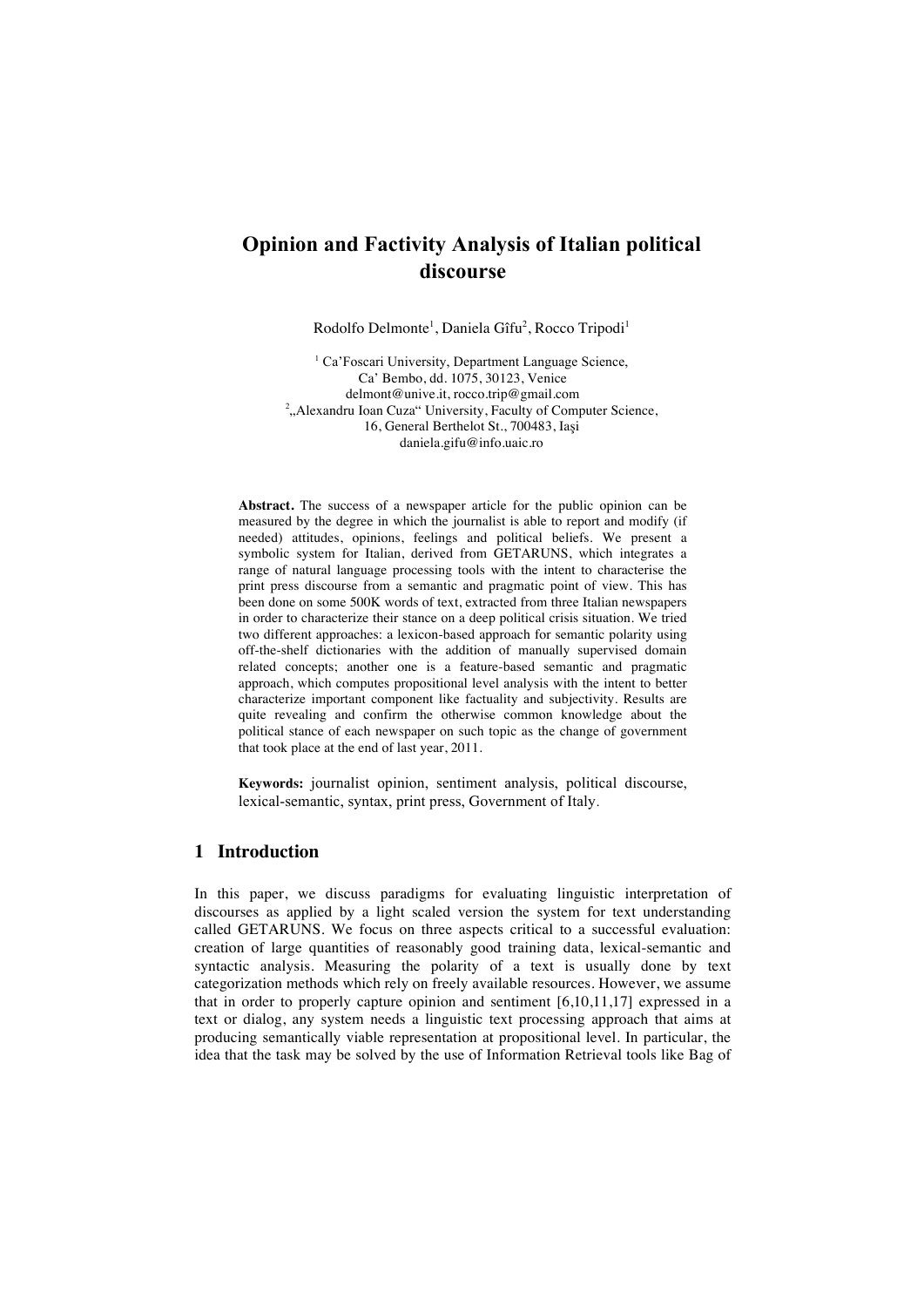Words Approaches (BOWs) is insufficient. BOWs approaches are sometimes also camouflaged by a keyword based Ontology matching and Concept search [10], based on SentiWordNet (*Sentiment Analysis and Opinion Mining with WordNet*) [2]– more on this resource below -, by simply stemming a text and using content words to match its entries and produce some result [16]. Any search based on keywords and BOWs is fatally flawed by the impossibility to cope with such fundamental issues as the following ones, which Polanyi and Zaenen [12] named contextual valence shifters: - presence of negation at different levels of syntactic constituency;

- presence of lexicalized negation in the verb or in adverbs;
- presence of conditional, counterfactual subordinators;
- double negations with copulative verbs;
- presence of modals and other modality operators.

It is important to remember that both PMI and LSA analysis [16] systematically omit function or stop words from their classification set of words and only consider content words. In order to cope with these linguistic elements we propose to build a propositional level analysis directly from a syntactic constituency or chunk-based representation. We implemented these additions on our system called GETARUNS (*General Text And Reference Understanding System)* which has been used for semantic evaluation purposes in the challenge called RTE and other semantically heavy tasks [1,4]. The output of the system is an xml representation where each sentence of a text or dialog is a list of attribute-value pairs. In order to produce this output, the system makes use of a flat syntactic structure and a vector of semantic attributes associated to the verb compound at propositional level and memorized. Important notions required by the computation of opinion and sentiment are also the distinction of the semantic content of each proposition into two separate categories: objective vs. subjective.

This distinction is obtained by searching for factivity markers again at propositional level [14]. In particular we take into account: modality operators like intensifiers and diminishes, modal verbs, modifiers and attributes adjuncts at sentence level, lexical type of the verb (from ItalWordNet classification, and our own), subject's person (if 3rd or not), and so on.

As will become clear below, we are using a lexicon-based [9,15] rather than a classifier-based approach, i.e. we make a fully supervised analysis where semantic features are associated to lemma and concept of the domain by creating a lexicon out of frequency lists. In this way the semantically labelled lexicon is produced in an empirical manner and fits perfectly the classification needs.

The paper is structured as follows. Section 2 comments on the role of print press discourse; Section 3 describes the system for multi-dimensional political discourse analysis. Section 4 presents comparative analysis of print press discourses collected during the Berlusconi's resignation in favour of Monti's nominating the President of Italian Government (October 12 – December 12, 2011). Finally, section 5 highlights interpretations anchored in our analysis and presents a conclusion.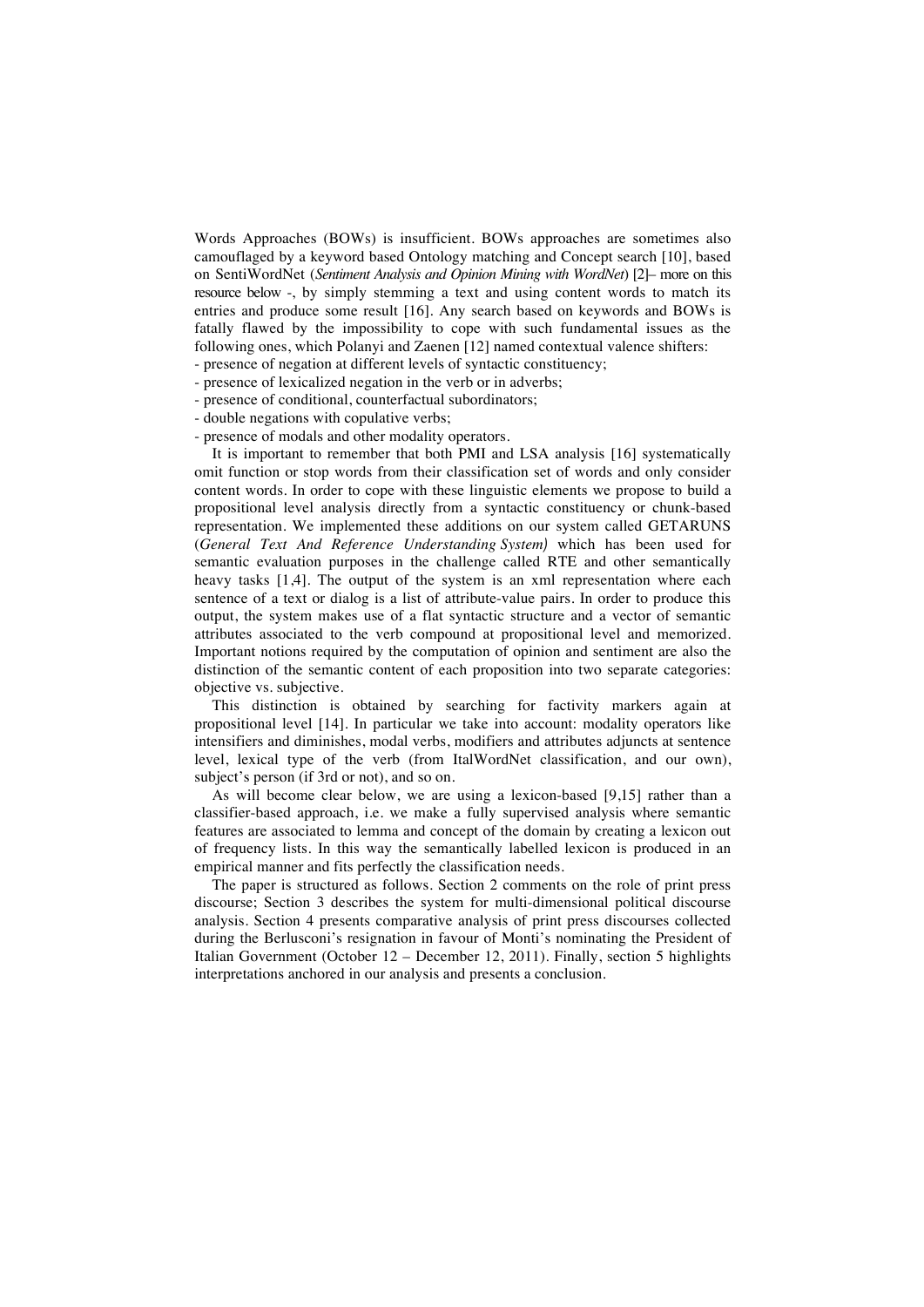#### **2 Print press discourse**

Mirror of contemporary society, located in permanent socio-cultural revaluation, the texts of print press can disrupt or use a momentary political power. In contemporary society, the struggles stake is no longer the social use of technology, but it is the huge production and dissemination of representations, informations and languages.

At present, the legitimacy of competence and credibility or reputation of political authority is increasingly in competition with mediatic credibility and the charisma already confirmed in public space. In political life we see how "heavy" actors are imposed, benefiting preferential treatment in their publicity and/or how insignificant actors, with reduced visibility, are ignored, even marginalized, notwithstanding their possibly higher reputation. Most of the times, launching the new actors is accompanied by changing others, intermediate body, the militants, condemned not only to mediatic silence, but simply silenced: in this way, the role of opinion leaders is drastically reduced.

Print press, in its various forms, assigns political significance to institutional activities and events in their succession; it forms the political life of a nation, from objective information to become the subject of public debate. In this case, the role of print press is double:

1. secure information as a credible discourse to end a rumor;

2. enter politics in language forms, so they become consistently interpretable in a symbolic system of representations.

The press is designed to legitimize the actions of politicians, attending their visibility efforts, confirming or increasing their reputation. Print press includes essentially political discourses, containing both a specific orientation and a political commitment. The reader has the possibility to choose what and when to read, leaving time to reflection, too. Disproportionality is a risk to the reality described.

No wonder why the people in power, if they intend to govern in peace, try to curb the enthusiasm of the media. Most of the times, through excellence in the elections, the print press is focused on topical issues, leading topics of public interest and events of internal and external social life. However, the perception of social reality depends on how it is presented. So the newspaper, like any commercial product, is dependent on aesthetic presentations that may distort any event-selection alternative to news items which are sensational and, often, negative (i.e. our comparative study).

### **3 The System GETARUNS**

In this section we will present a detailed description of the symbolic system for Italian that we used in this experiment. The system is derived from GETARUNS, a multilingual system for deep text understanding with limited domain dependent vocabulary and semantics, that works for English, German and Italian and has been documented in the past 20 years or so with lots of publications and conference presentations[3,5]. The deep version of the system has been scaled down in the last ten years to a version that can be used with unlimited text and vocabulary, again for English and Italian. The two versions can work in sequence in order to prevent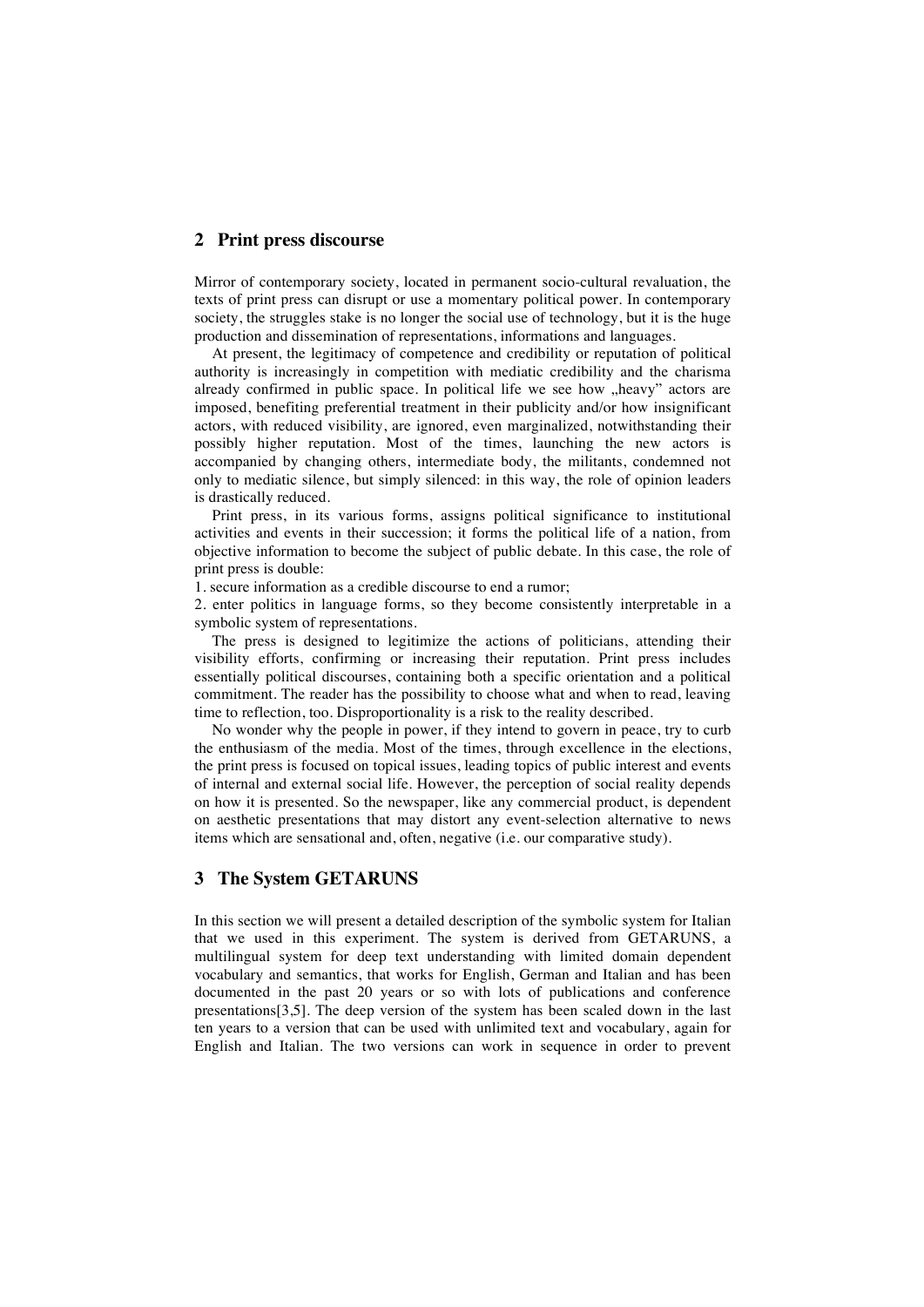failures of the deep version. Or they work separately to produce less constrained interpretations of the text at hand.

The "shallow" scaled version of GETARUNS has been adapted for the Opinion and Sentiment analysis and results have already been published for English [6]. Now, the current version which is aimed at Italian has been made possible by the creation of the needed semantic resources, in particular a version of SentiWordNed adapted to Italian and heavily corrected and modified. This version (see 3.0) uses weights for the English WordNet and the mapping of sentiment weights has been done automatically starting from the linguistic content of WordNet glosses. However, this process has introduced a lot of noise in the final results, with many entries totally wrong. In addition, there was a need to characterize uniquely only those entries that have a "generic" or "commonplace" positive, or negative meaning associated to them. This was deemed the only possible solution to the problem of semantic ambiguity, which could only be solved by introducing a phase of Word Sense Disambiguation which was not part of the system. So, we decided to erase all entries that had multiple concepts associated to the same lemma, and had conflicting sentiment values. We also created and added an ad hoc lexicon for the majority of concepts (some 3000) contained in the text we analysed, in order to reduce the problem of ambiguity. This was done again with the same approach, i.e. labelling only those concepts which were uniquely intended as one or the other sentiment, restricting reference to the domain of political discourse.

The system has been lately documented by our participation in the EVALITA (*Evaluation of NLP and Speech Tools for Italian*) challenge<sup>1</sup>. It works in a usual NLP pipeline: the system tokenizes the raw text and then searches for Multiwords. The creation of multiwords is paramount to understanding specific domain related meanings associated to sequences of words. This computation is then extended to NER (*Named Entity Recognition*), which is performed on the basis of a big database of entities, lately released by JRC (*Joint Research Centre*) research centre. <sup>2</sup> Of course we also use our own list of entities and multiwords.

Words that are not recognized by simple matching procedures in the big wordform dictionary (500K entries), are then passed to the morphological analyser. In case also this may fail, the guesser is activated, which will at first strip the word of its affixes. It will start by stripping possible prefixes and then analysing the remaining portion; then it will continue by stripping possible suffixes. If none of these succeeds, the word will be labelled as foreign word if the final character is not a vowel; a noun otherwise. We then perform tagging and chunking. In order to proceed to the semantic level, each nominal expression is classified at first on the basis of the assigned tag: proper nouns are used in the NER task. The remaining nominal expressions are classified using the classes derived from ItalWordNet (*Italian WordNet*) 3 . In addition to that, we have compiled specialized terminology databases for a number of common domains including: medical, political, economic, and military. These lexica are used to add a specific class label to the general ones derived from ItalWordNet. And in case the word or multiword is not present there, to uniquely classify them. The output of this

 <sup>1</sup> http://www.evalita.it/

<sup>2</sup> http://irmm.jrc.ec.europa.eu/

<sup>3</sup> http://www.ilc.cnr.it/iwndb/iwndb\_php/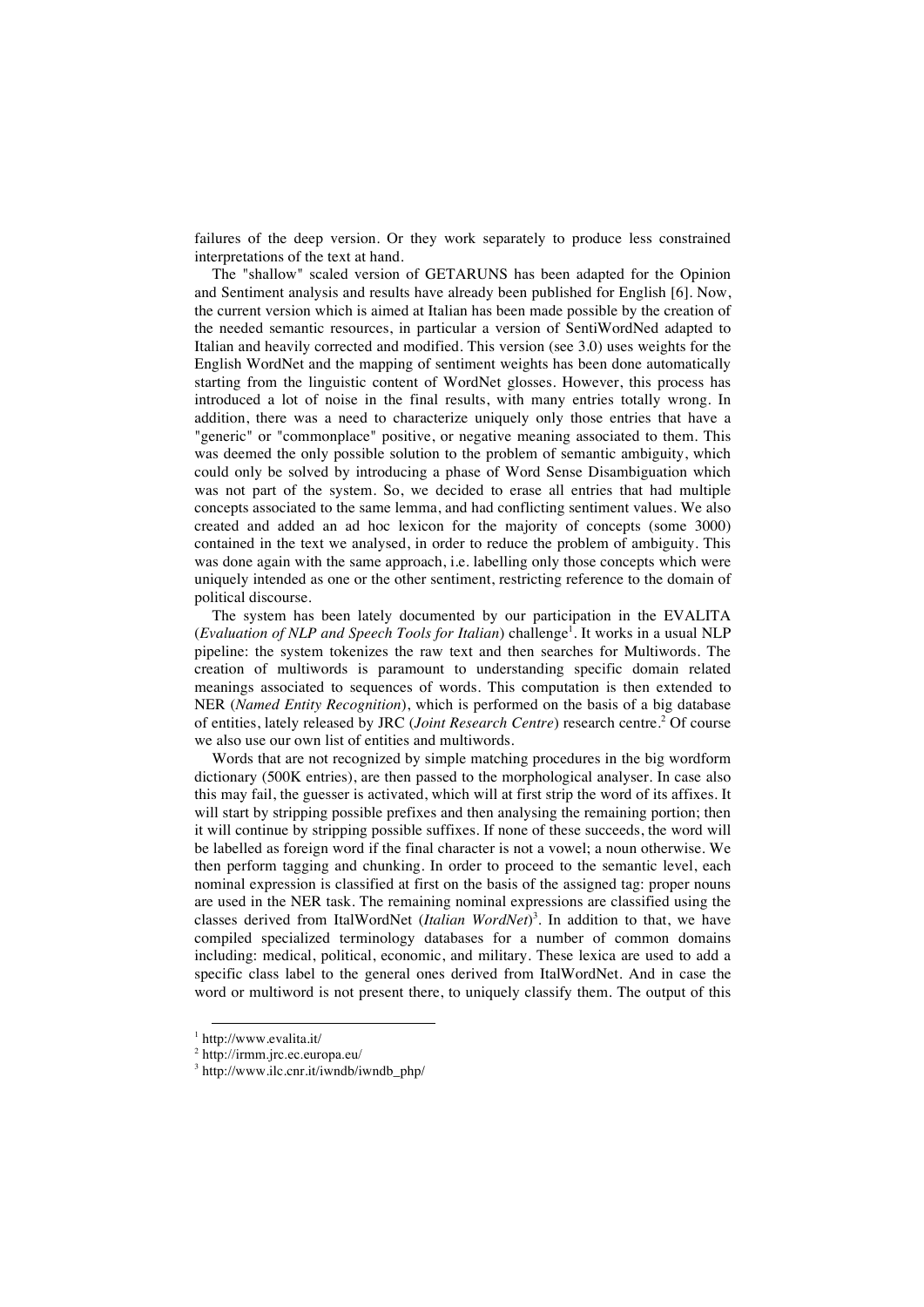semantic classification phase is a vector of features associated to the word and lemma, together with the sentence index and sentence position. These latter indices will then be used to understand semantic relations intervening in the sentence between the main governing verb and the word under analysis. Semantic mapping is then produced by using the output of the shallow parsing and the functional mapping algorithm which produce a simplified labelling of the chunks into constituent structure. These structures are produced in a bottom-up manner and subcategorization information is only used to choose between the assignments of functional labels for argumenthood. In particular, choosing between argument labels like SUBJ, OBJ2, OBL which are used for core arguments, and ADJ which is used for all adjuncts requires some additional information related to the type of governing verb.

The first element for Functional Mapping is the Verbal Complex, which contains all the sequence of linguistic items that may contribute to its semantic interpretation, including all auxiliaries, modals, adverbials, negation, clitics. We then distinguish passive from active diathesis and we use the remaining information available in the feature vector to produce a full-fledged semantic classification at propositional level. The semantic mapping includes, beside diathesis:

- Change in the World; Subjectivity and Point of View; Speech Act; Factitiviy; Polarity.

# **4 A comparative study**

Whereas the aims of syntax and semantics in this system are relatively clear, the tasks of pragmatics are still hard to extract automatically. But, we have to recognize the huge relevance of pragmatics in analyzing political texts.

#### **4.1 The corpus**

For the elaboration of preliminary conclusions on the process of the change of the Italian government and president of government, we collected, stored and processed partially manually, partially automatically -, relevant texts published by three national on-line newspapers having similar profiles<sup>4</sup>.

For analytical results to be comparable to those taken so far by second author [20,21], we needed a big corpus, especially considering five rigorous criteria that we list below:

1. Type of message

Selection of newspapers was made taking into account the type of opinions circulated by the Editorial: pro, against Berlusconi and impartial. The following newspapers were thus selected:

a) Corriere della Sera - www.corriere.it (called The People Newspaper).

b) Libero - www.liberoquotidiano.it (pro Berlusconi).

c) La Republica – www.repubblica.it (against Berlusconi).

2. Period of time

 <sup>4</sup> www.corriere.it, www.liberoquotidiano.it, www.repubblica.it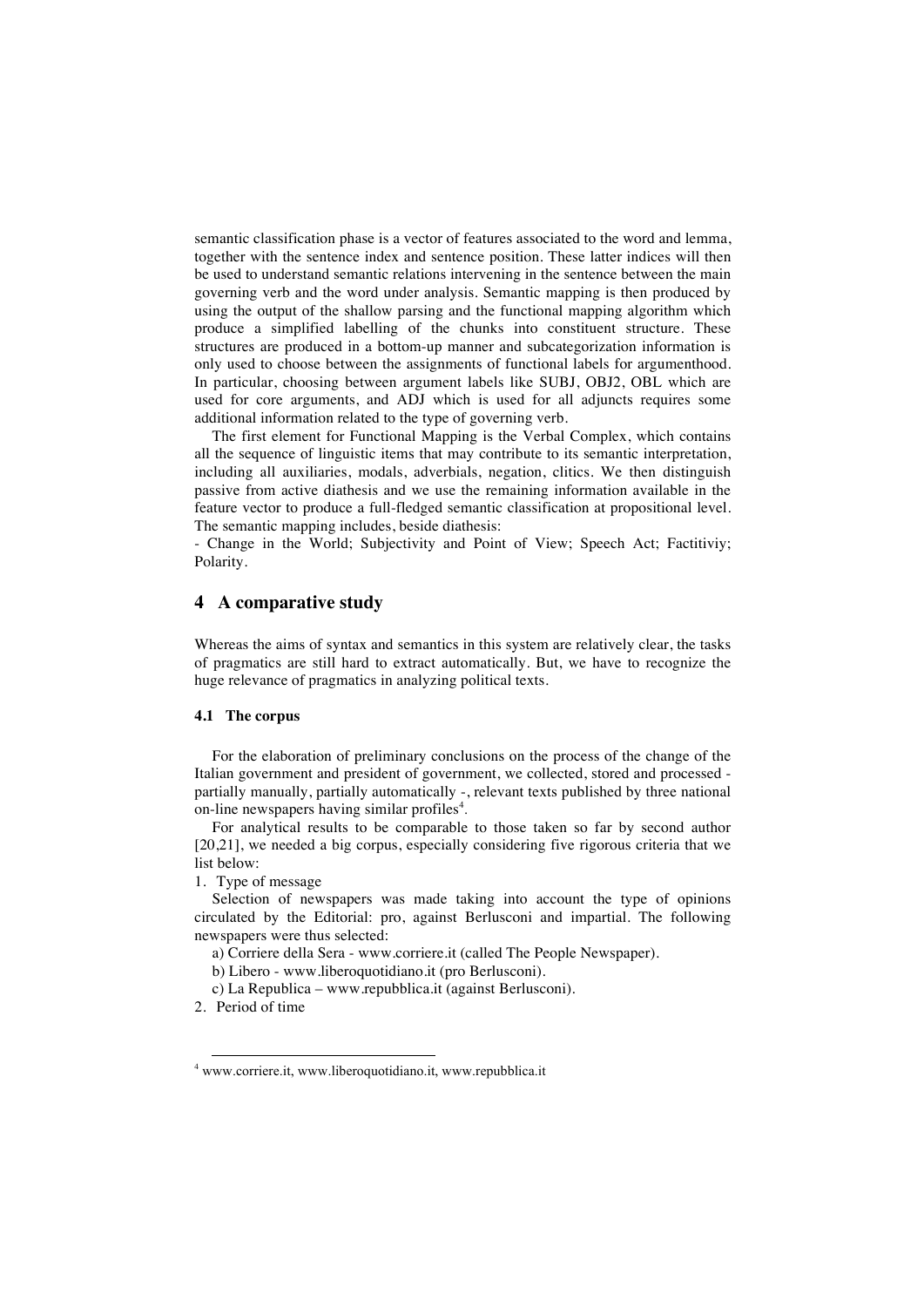The interval time chosen should be large enough to capture the lexical-semantic and syntactic richness found in the Italian press. It was divided into three time periods. We specify them here below with their abbreviations, used during analysis.

A month before the resignation of Berlusconi (12 November 2011), abbreviated to OMBB: October 12 to November 11, 2011

The period between the presentation of Berlusconi's resignation and the appointment of Mario Monti as premier of the Italian Government, abbreviated with PTMB: 12 to 16 November 2011

A month after the resignation of Berlusconi, abbreviated with OMAB: November 17 to December 12, 2011.

Two keywords were commonly used to select items from the Italian press, that is the name of the two protagonists: (Silvio) Berlusconi (and appellations found in newspaper articles: Silvio, Il Cavaliere, Il Caimano) and (Mario) Monti.

We tried to select an archive rich enough for each of the three newspapers (meaning dozens of articles per day), the selected period of time as the one of interest, between average values. Text selection was made taking into account the subcriterion *Ordina per rilevanza* (order articles by relevance) that each web page of the corresponding newspapers made available. We then introduced a new subcriterion of selection: storing articles in the first three positions of each web page for every day of the research period. In particular we collected on average 250 articles per newspaper, that is 750 articles overall. Also number of tokens are on average 150K tokens per newspaper, i.e. 450K tokens overall. Computation time on a tower MacPro equipped with 6 Gb RAM and 1 Xeon quad-core was approximately 2 hours.

#### **4.2 The syntactic and semantic analysis**

In Fig. 1 below, we present comparative semantic polarity and subjectivity analyses of the texts extracted from the three Italian newspapers. On the graph we show differences in values for four linguistic variables: they are measured as percent value over the total number of semantic linguistic variables selected from the overall analysis and distributed over three time periods on X axis. To display the data we use a simple difference formula, where Difference value is subtracted from the average of the values of the other two newpapers for that class. Differences may appear over or below the 0 line. In particular, values above the 0x axis mean they assume positive or higher than values below the 0x axis, which have a negative import. The classes chosen are respectively: 1. propositional level polarity with NEGATIVE value; 2. factivity or factuality computed at propositional level, which contains values for non factual descriptions; 3. subjectivity again computed at propositional level; 4. passive diathesis. We can now evaluate different attitudes and styles of the three newspapers with respect to the three historical periods: in particular we can now appreciate whether the articles report facts objectively without the use of additional comments documenting the opinion of the journalist. Or if it is rather the case that the subjective opinion of the journalist is present only in certain time spans and not in others.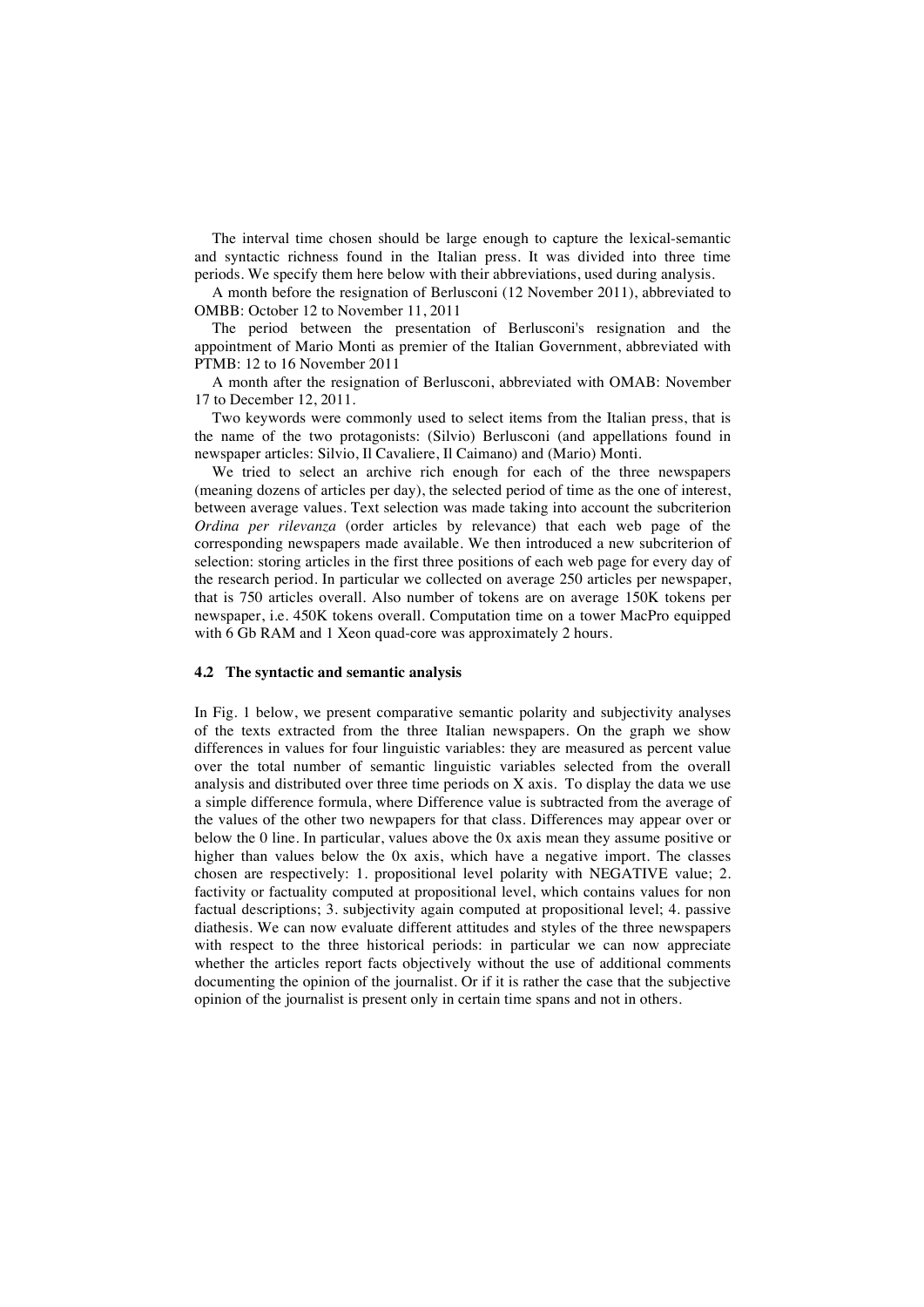

**Fig. 1.** Comparative semantic polarity analysis of three Italian newspapers.

So for instance, *Corriere*, the blue or darker line, has higher nonfactive values in two time spans, OMBB and PTMB; *Repubblica* values soar in OMAB. In the same period *Libero* has the lowest values; whereas in OMBB, *Libero* and *Corriere* have the highest values when compared with *Repubblica*. PTMB clearly shows up as a real intermediate period of turmoil which introduces a change: here *Repubblica* becomes more factual whereas *Libero* does the opposite. Subjectivity is distributed very much in the same way as factuality, in the three time periods even though with lesser intensity. *Libero* is the most factual newspaper, with the least number of subjective clauses. Similar conclusion can be drawn from the use of passive clauses, where we see again that *Libero* has the lowest number. The reasons for *Libero* having the lowest number of nonfactive clauses in OMAB, needs to be connected with the highest number of NEGATIVE polarity clauses, which is related to the nomination of Monti instead of Berlusconi, and is felt and is communicated to its readers as less reliable, trustable, trustworthy. Uncertainty is clearly shown in the intermediate period, PTMB, where *Corriere* has again the highest number of nonfactual clauses.

#### **4.3 The pragmatic analysis**

We show in this section the results outputted by GETARUNS when analysing the streams of textual data belonging to the three sections of the corpus (presented in section 4.1). In Fig. 2 we represent comparative differences between the three newspaper in the use of three linguistic variables for each time period. In particular, we plotted the following classes of pragmatic linguistic objects: 1. references to Berlusconi as entity (Silvio, Silvio\_Berlusconi, Berlusconi, Cavaliere, Caimano); 2. references to Monti as entity (Monti, prof\_Monti, professore, Mario\_Monti,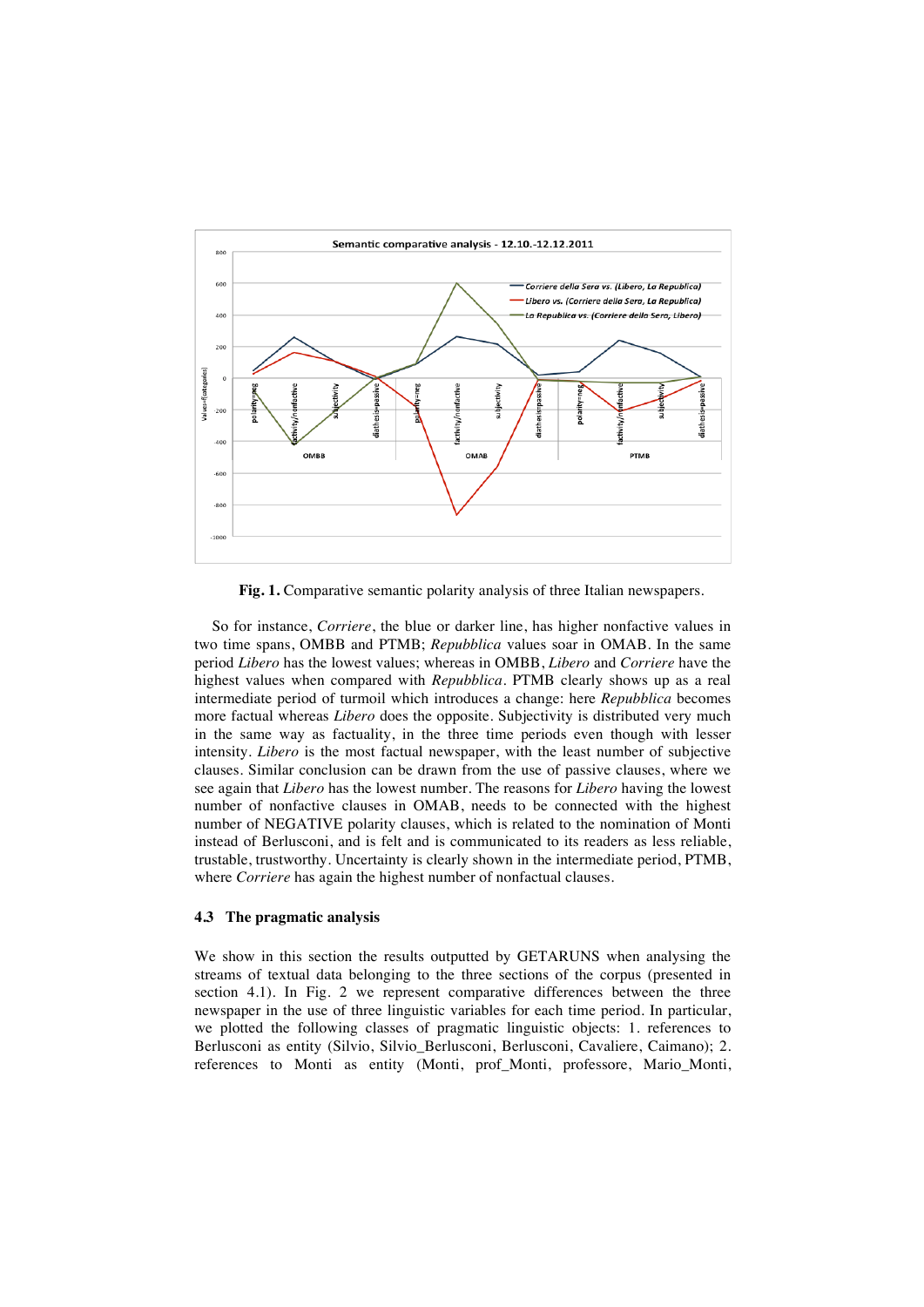super Mario); 3. negative words or overall negative content words. To capture coreference mentions to the same entity we built a specialized coreference algorithm.

One month before Berlusconi's resignation (OMBB), we can highlight the opinions of the three dailies as follows: *Corriere della Sera* and *Libero* are concerned mostly with Berlusconi (see *Berlusconi occurrences*), with a remarkable difference however in terms of positive – *Libero* - vs negative – *Corriere* – comments. After Berlusconi resigned (OMAB) *Libero* is more concerned than the other two newspapers on Monti: negative appreciation is always higher with *Libero* and not with the other two. This can clearly be seen from the sudden dip of positive words. Finally in the intermediate period, both *Libero* and *Corriere* seem to be the most concerned with the new government, with the highest number of negative comments.



**Fig. 2.** Comparative pragmatic analysis of three Italian newspapers.

As shown in Fig.2, measuring the overall attitude with positive vs. negative affective content for each newspaper allows a clear cut subdivision in the three time periods. Table 1 below shows the same data in a more perspicuous manner. The percentages from Table 1 are organized as follows. Positive values are computed along time line distribution: for each newspaper, we compute the percentage referred to the each time slot. For instance, in OMBB positive values are distributed with the following subdivision in percent values: 33.88 for *Corriere*, 33.75 for *Libero*, and 32.37 for *Repubblica*. In other words, in OMBB, *Corriere* uses the most number of positive words. In fact, as can be easily noticed, *Corriere* is the newspaper that uses most positive keywords in all the three time periods. On the contrary, *Libero* is the newspaper that uses the least number of positive keywords apart from OMBB. *Repubblica* lies in the middle. The second number included in the same cell is needed to account for differences in number of tokens, and this in turn is due to differences in number of days considered for each time period: 31 for OMBB, 5 for PTBM and 26 for OMAB. Average values for each time period for each newspaper in part confirm percent values but also give a deepest idea of the actual numbers at play.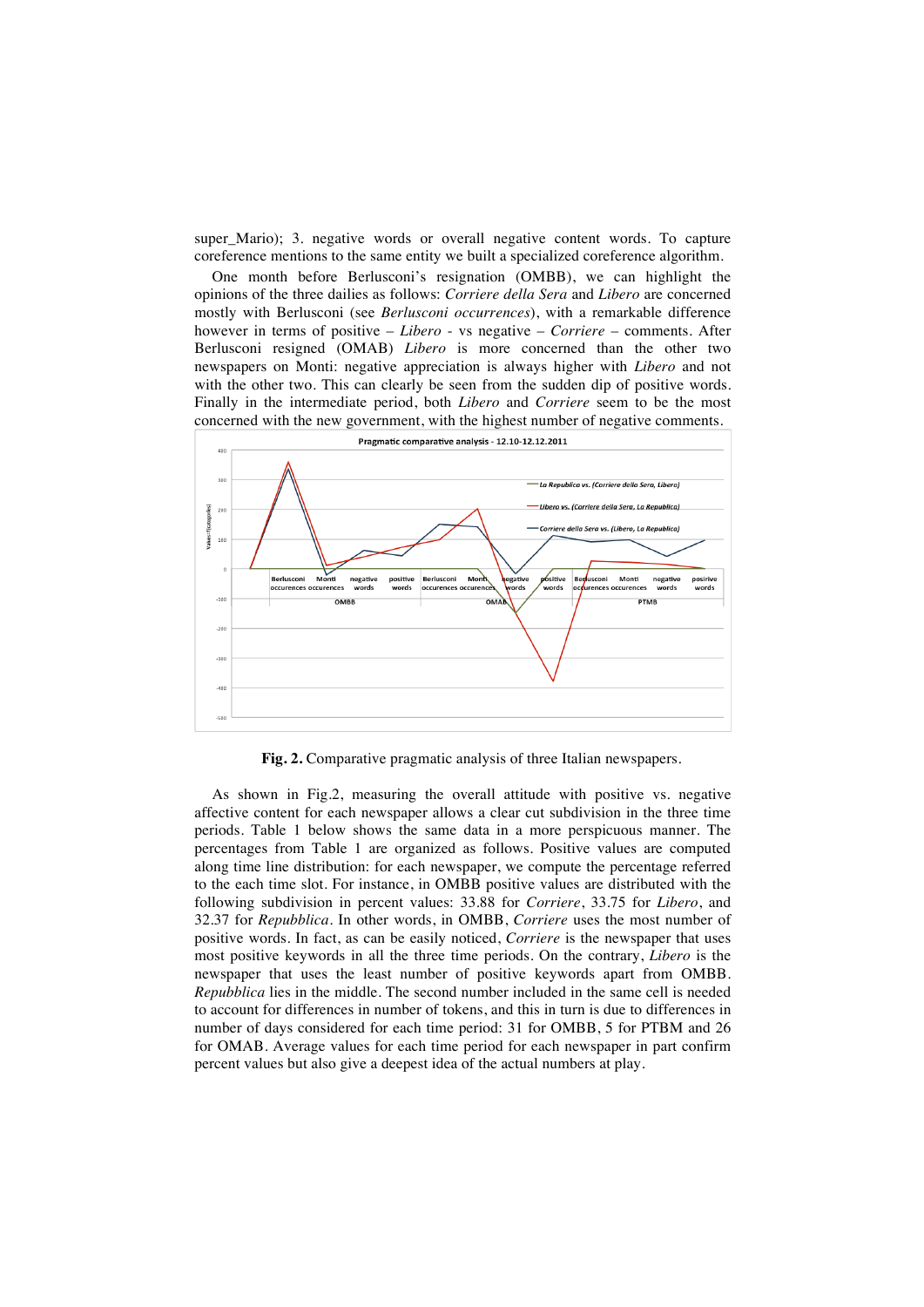| Newspaper /<br>time period | Corriere della Sera |           | Libero   |           | La Republica |           |
|----------------------------|---------------------|-----------|----------|-----------|--------------|-----------|
|                            | positive            | negative  | positive | negative  | positive     | negative  |
|                            | 33.95%              | $35.49\%$ | 33.74%   | $32.6\%$  | 32.34%       | 31.91%    |
| <b>OMBB</b>                | 52.1                | 21.48     | 51.9     | 19.77     | 49.77        | 18.58     |
|                            | 42.36%              | 44.49%    | 24.4%    | $25.98\%$ | 33.24%       | 29.53%    |
| <b>PTMB</b>                | 61.2                | 21.8      | 34.2     | 11.4      | 45.8         | 16        |
|                            | 35.14%              | $32.68\%$ | 25.39%   | 28.21%    | $39.47\%$    | $39.12\%$ |
| <b>OMAB</b>                | 54.88               | 20.42     | 39.58    | 18        | 49.12        | 19.53     |

**Table 1.** Sentiment analysis of three Italian newspapers

Negative opinions are computed in the same way. These data can be interpreted as follow:

One month before Berlusconi's resignation (OMBB), both *Libero* and *Corriere della Sera* have more positive contents than *La Repubblica*, which can be interpreted as follows: Berlusconi's Government is considered a good one; in addition, *Libero*, has the lowest percentage of negative opinions about the current economic situation. In the intermediate period between Berlusconi's resignation and nomination of the new Prime Minister, Mario Monti (PTMB) we see that *Corriere* has by far the highest percentage of positive opinions, whereas *Libero* has the lowest. The other period, one month after the nomination of new prime minister, Mario Monti, (OMAB), we assist to a change of opinions. *Corriere della Sera* becomes more positive than other newspapers and also negative opinions are much higher: the new prime minister seems a good chance for the Italian situation; however, the economic situation is very bad. *Libero* – the newspaper owned by Berlusconi - becomes a lot less positive and less negative than the other two. This situation changes in the following time period, where Libero increases in positivity – but remains always the lowest value – and in negativity, but remains below the other two newspaper, on average. This can be regarded as a distinctive stylistic feature of *Libero* newspaper. As a whole, we can see that *Repubblica* is the one that undergoes less changes, if compared to *Libero* and *Corriere* which are the ones that undergo most changes in affective attitude.

We already saw in the Fig. 1 above that Libero is the newspaper with the highest number of nonfactual and subjective clauses in the OMAB time period: if we now add this information to the one derived from the use of positive vs. negative words, we see that the dramatic change in the political situation is no longer shown by the presence of a strong affective vocabulary, but by the modality of presenting important concepts related to the current political and economic situation, which becomes vague and less factual after Berlusconi resigned.

Eventually, we were interested in identifying semantic linguistic common area (identification of common words), also called common lexical fields, and their affective import (positive or negative). From previous tables, it can be easily noticed that all three newspapers use words with strong negative import, but with different frequency. Of course, this may require some specification, seeing the political context analyzed. So we decided to focus on a certain number of specialized concepts and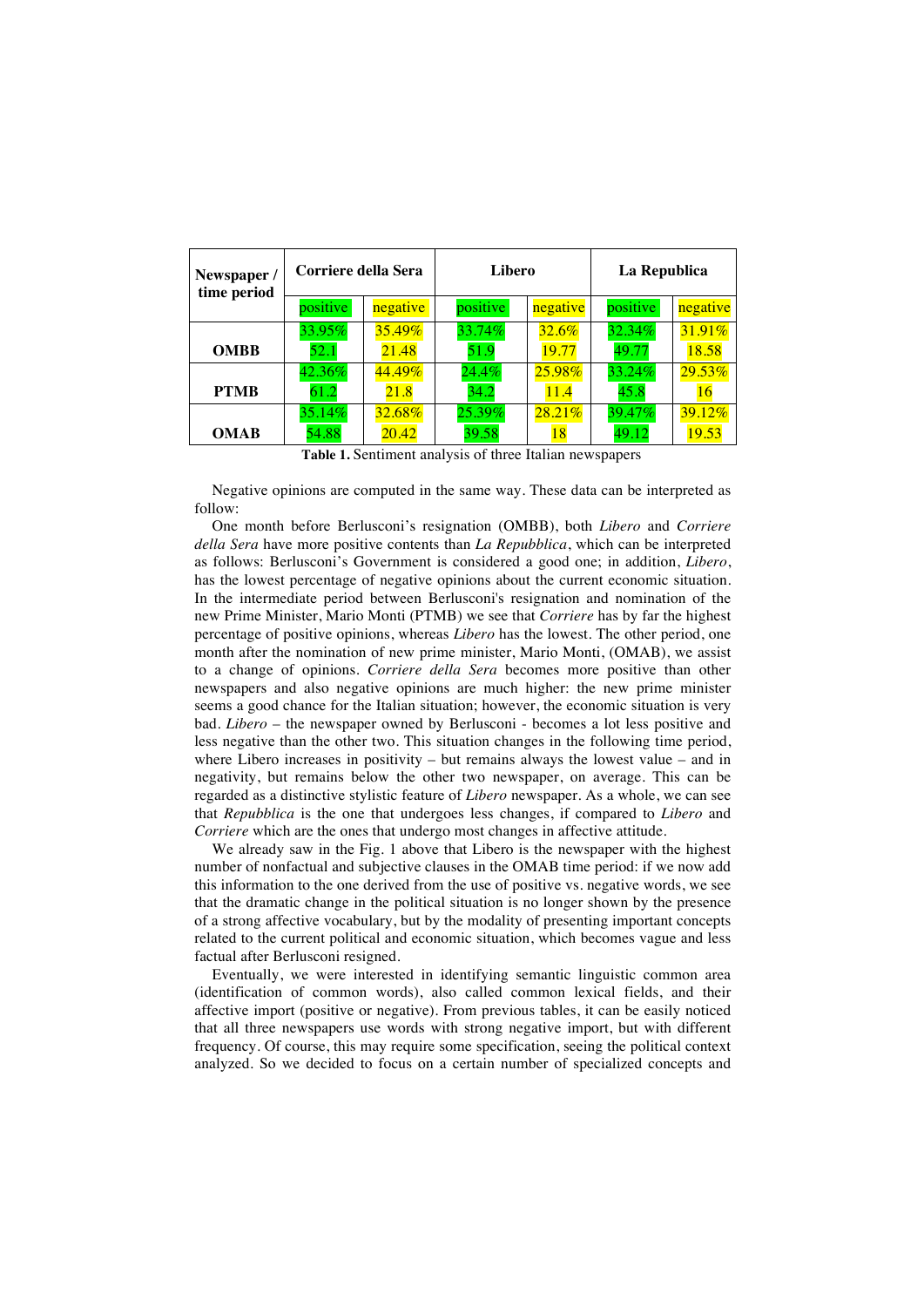associated keywords that we extracted from the analysis to convey the overall attitude and feeling of the political situation. We collected in Table 2 below all words related to "Crisis Identification" (CIW for short) and noted down their absolute frequency of occurrence for each time interval.

| C I W<br><b>OMBB</b> | Corriere       | Libero | Repub. | C I W<br><b>OMAB</b> | Corriere       | Libero         | Repub.         |
|----------------------|----------------|--------|--------|----------------------|----------------|----------------|----------------|
| . crisis             | 124            | 71     | 94     | 1. crisis            | 50             | 21             | 110            |
| sacrifice            | 4              | 14     | 4      | sacrifice            | 9              | 23             | 16             |
| rigour               | 5              | 4      | 4      | rigour               | 23             | 18             | 10             |
| austerity            | $\Omega$       | 6      | 6      | austerity            | 6              | 2              | $\Omega$       |
| 2. battle            | 6              | 12     | 14     | 2. battle            | 14             | 4              | 8              |
| dissent              | $\mathfrak{D}$ | 8      | 8      | dissent              | $\Omega$       | 4              | $\Omega$       |
| dictator/ship        | $\mathfrak{D}$ | 10     | 18     | dictator/ship        | $\mathfrak{D}$ | 6              | $\mathfrak{D}$ |
| 3. fail/ure          | 8              | 13     | 9      | 3. fail/ure          | 21             | 8              | 15             |
| collapse             | 10             | 6      | 12     | collapse             | 8              | $\overline{2}$ | 4              |
| drama/tic            | 12             | 14     | 18     | drama/tic            | 4              | $\Omega$       | 8              |
| dismiss/al           | 45             | 39     | 20     | dismiss/al           | 3              | $\mathfrak{D}$ | 15             |

**Table 2.** Crisis Identification words in two time periods

If we look at the list as being divided up into three main conceptualizations, we may regard the first one as denouncing the critical situation, the second one as trying to indicate some causes; and the last one as being related to the reaction to the crisis. It is now evident what the bias of each newspaper is, in relation to the incoming crisis:

- *Corriere della Sera* feels the "crisis" a lot deeper before Berlusconi's resignation, than afterwards when Monti arrives; the same applies to *Libero*. *La Repubblica* feels the opposite way. However, whereas "austerity" is never used by *La Repubblica* after B.'s resignation and it was used before it, this is the opposite of what *Corriere della Sera* does, the word appears only after B's resignation, never before. As to the companion word "sacrifice", *Libero* is the one that uses it the most, and as expected its appearance increases a lot after B.'s resignation, together with the companion word "rigour" that has the same behaviour. This word confirms *Corriere's* attitude towards Monti's nomination: it will bring "austerity, rigour and sacrifice".

- in the second half, the other interesting couple of concepts is linked to "battle, dissent, dictator". In particular, "battle" is used in the opposite way by *Corriere della Sera* when compared to the other two newspapers: the word appears more than the double in the second period, giving the impression that the new government will have to fight a lot more than the previous one. As to "dissent", all three newspapers use it in the same manner: it disappears in both *Corriere della Sera* and *La Repubblica*, and it is halved in *Libero*. Eventually the "dictator/ship" usually related to B. or to B.'s government: it is a critical concept for *La Repubblica* in the first period, and it almost disappears in the second one.

- as to the third part of the list, whereas *Libero* felt the situation "dramatic" before B.'s resignation, the dramaticity disappears afterwards. The same applies in smaller percentage to the other two newspapers. Another companion word, "collapse" has the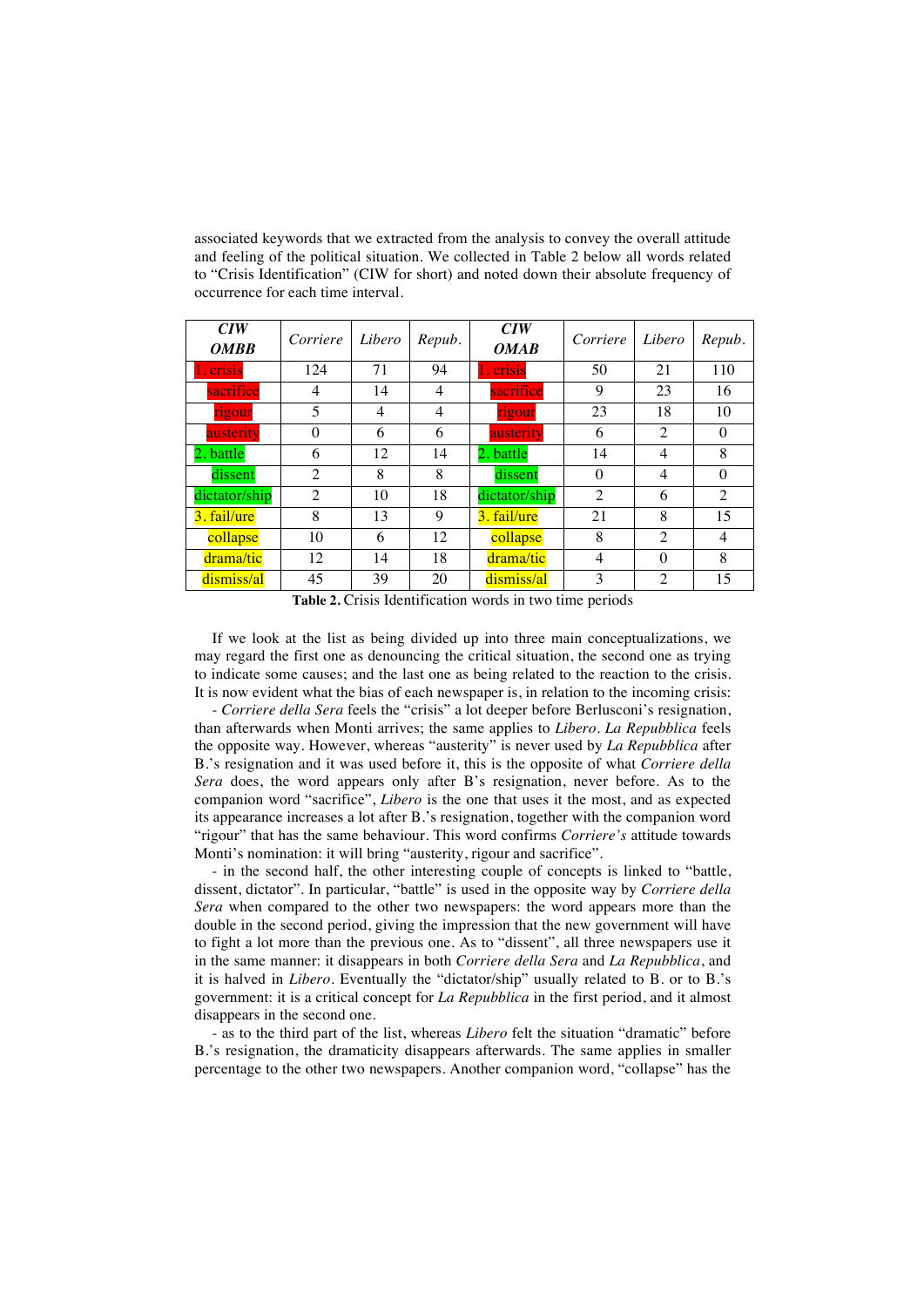same behaviour: Monti's arrival is felt positively. However, the fear and the rumours of "failure" is highly felt by *Corriere della Sera* and *La Repubblica*, less so by *Libero*. This is confirmed by the abrupt disappearance of the concept of "dismiss/al" which dips to the lowest with *Libero*.

### **5 Conclusion**

The analysis we proposed in this paper aims at testing if a linguistic perspective anchored in natural language processing techniques (in this case, the scaled version of GETARUNS system) could be of some use in evaluating political discourse in print press. If this proves to be feasible, then a linguistic approach would become a very relevant to an applicative perspective, with important effects in the optimization of the automatic analysis of political discourse.

However, we are aware that this study only sketches a way to go, and a lot more should be studied until a reliable discourse interpreting technology will become a tool in researcher's hands. We should also be aware of the dangers of false interpretation. For instance, if we take as example the three newspapers we used in our experiments, differences at the level of lexicon and syntax, which we have highlighted as differentiating them, should be attributed only partially to their idiosyncratic rhetorical styles, because these differences could also have editorial roots. Theoretically, at least, *Corriere della Sera*, should embody an impartial opinion, *Libero*, pro Berlusconi and *La Repubblica*, against him. But differences are more subtle, and in fact, in some cases, we could likewise classify *Libero* as being impartial, *Corriere della Sera* as being pro current government and *La Repubblica* as the only one being more critical on the current government disregarding its political stance. It remains yet to be decided the impact that the use of certain syntactic structures could have over a wider audience of political discourse. In other words, this study may show that automatic linguistic processing is able to detect tendencies in the manipulation of the interlocutor with the hidden role of detouring the attention of the audience from the actual communicated content in favor of the speaker's intentions.

Different intensities of emotional levels have been clearly highlighted, but we intend to organize a much more fine-grained scale of emotional expressions. It is a well-known fact that the audience can be easily manipulated (e.g., the social and economic class) by a social actor (journalist, political actor) when their themes are treated with excessive emotional tonalities (in our study, common negative words). In the future, we intend to extend the specialized lexicon for political discourse in order to individuate more specific uses of words in context, of those words which are ambiguous between different semantic classes, or between classes in the lexicon and outside the lexicon (in which case they would not have to be counted). We believe that GETARUNS has a range of features that make it attractive as a tool to assist any kind of communication campaign. We wish it to be rapidly adapted to new domains and to new languages (i.e. Romanian), and be endowed with a user-friendly web interface that offers a wide range of functionalities. The system helps to outline distinctive features which bring a new and, sometimes, unexpected vision upon the discursive feature of journalists' writing.